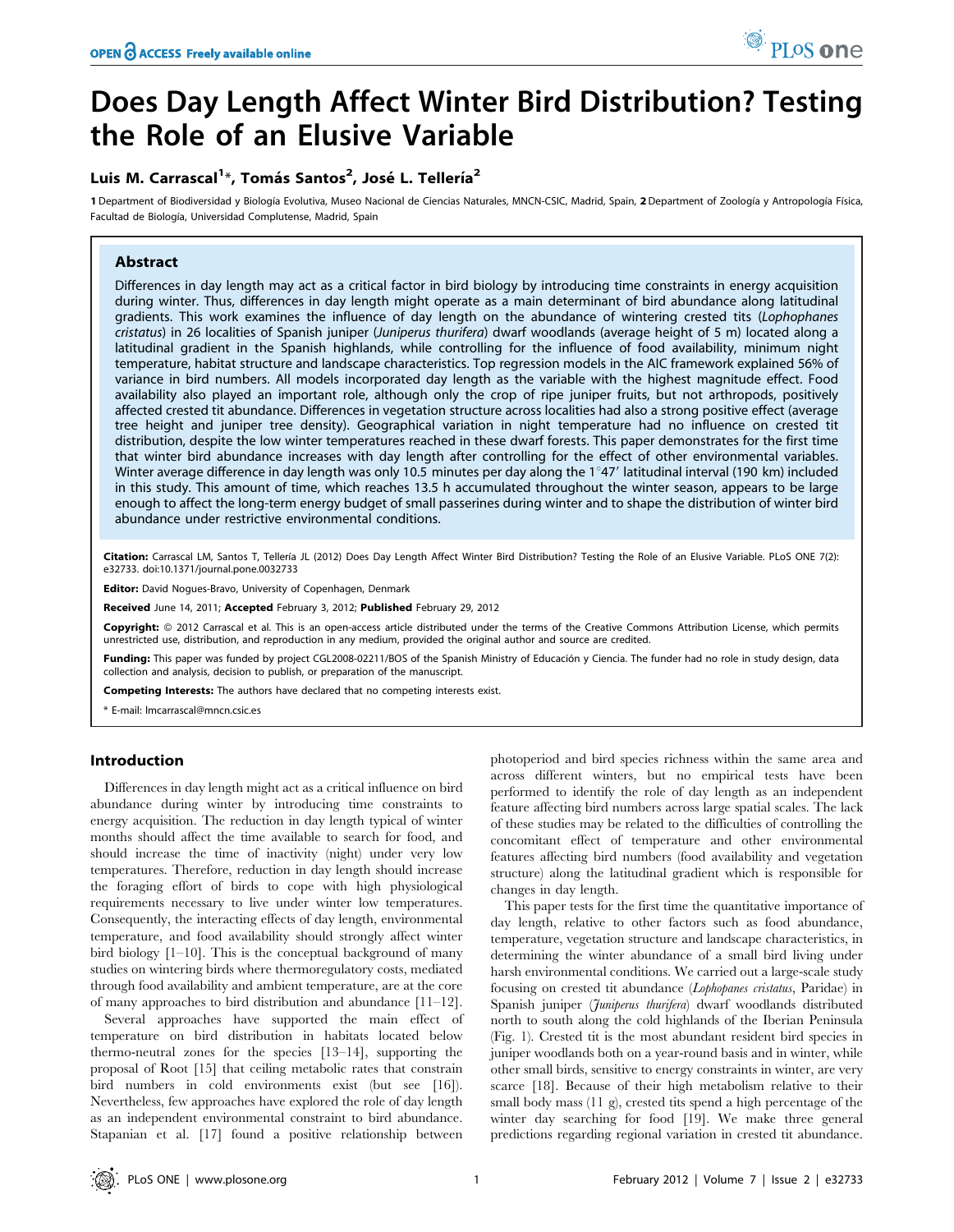First, day length and air temperature, two abiotic factors related to energy constraints, will positively affect tit abundance, although the role of temperature will be of lower importance considering that birds can withstand severe cold if enough food is available (abundant fruit crops in our study system; [11–12]). Second, spatial variation in tit abundance will track fruit availability, especially considering the generalized low availability of winter arthropods in the temperate zone, and the fact that fruit may be critically important for winter survivorship of numerous permanent resident or short-distance migrant birds [20]. And third, crested tit abundance will increase with the development of the tree layer (in height and density), considering the marked preferences of the species for mature coniferous woodlands [21].

## Materials and Methods

## Study area and species

The study area includes the main distribution range of Spanish juniper woodlands in the Iberian Peninsula. Spanish juniper forms and dominates open woodlands, and is sometimes accompanied by isolated patches of other species (Quercus spp., and Pinus nigra; [22]). Spanish juniper is a small-sized tree that produces variable fruit crops, and the latitudinal spread of its woodlands conforms to an environmental gradient suitable to exploring the effect of day length on bird numbers while controlling for the effects of other variables such as temperature, food availability and vegetation structure. These woodlands extend over almost 125,000 hectares ([23]; Fig. 1), mostly between 800–1200 m above sea level, in areas dominated by hot summers and cold winters with annual precipitation of 400–500 mm [22]. Winter conditions are severe, with low average temperatures (mean values between  $1.8^{\circ}$ C and  $4^{\circ}$ C; the freezing period stretches from mid-October to late-May), and relatively high snowfalls (average of ten days per year; [24]). Climatological conditions during the study winters (December to

15th February, 2009–2011) were characterized by frequent snowfalls (19% of the days), low minimum  $(-1.2^{\circ}C)$  and average temperatures  $(3.2^{\circ}\text{C})$ , and many days with minimum temperatures below  $0^{\circ}$ C (56% of the days; data from Instituto Nacional de Meteorología averaged for Burgos and Teruel meteorological stations, located at both latitudinal limits of the study region).

The study was conducted in 26 plots (0.5-km line transects, see below) arranged in three main areas encompassing the main range of Spanish juniper (Fig. 1). All studied plots were located in tracts of juniper woodlands larger than 1 km<sup>2</sup>. Location of study plots was chosen among the available large tracts of juniper woodlands in Spanish highlands using the GIS database Inventario Nacional Forestal II (Spanish Ministerio de Medio Ambiente), considering the maximization of the latitudinal gradient, and the accessibility by local paved roads regularly serviced by public snow ploughs. Within each locality the study plots were chosen at random, surrounded by at least 0.5 km of juniper woodlands. Researchers had no previous knowledge of temperatures, and abundances of birds, fruits and arthropods at each plot. Astronomical day length duration at winter solstice was obtained from Garmin MapSource 6 (1999–2009 Garmin Ltd), using the geographic coordinates of each study area. The latitudinal variation of the 26 study areas spanned 191 km or  $1^{\circ}47'02''$  (between  $41^{\circ}59'32''$  and  $40^{\circ}12'30''$ ), and the difference in daylight at winter solstice between the southernmost and northernmost localities was 12 minutes (547 vs. 559 minutes). We conducted our study on public and private lands, none of which required official or legal permission by Spanish law to do observational work that did not involve the capture or manipulation of birds or junipers. In the few cases where plots were established in private woodlands, we obtained the permission of the owners after friendly visits and consultations.

Crested tit (Lophophanes cristatus L.; Fam. Paridae) is an almost endemic species of the western Palearctic forests, that preferentially inhabits well-developed coniferous woodlands. The greater



Figure 1. Distribution of Spanish juniper woodlands and the study localities. Grey areas depict areas over 1000 m above sea level on the Iberian Peninsula and black patches show the actual distribution of the Spanish juniper woodlands. Boxes show the spatial distribution of the study localities (black points) on the expanses of juniper woodlands (grey). doi:10.1371/journal.pone.0032733.g001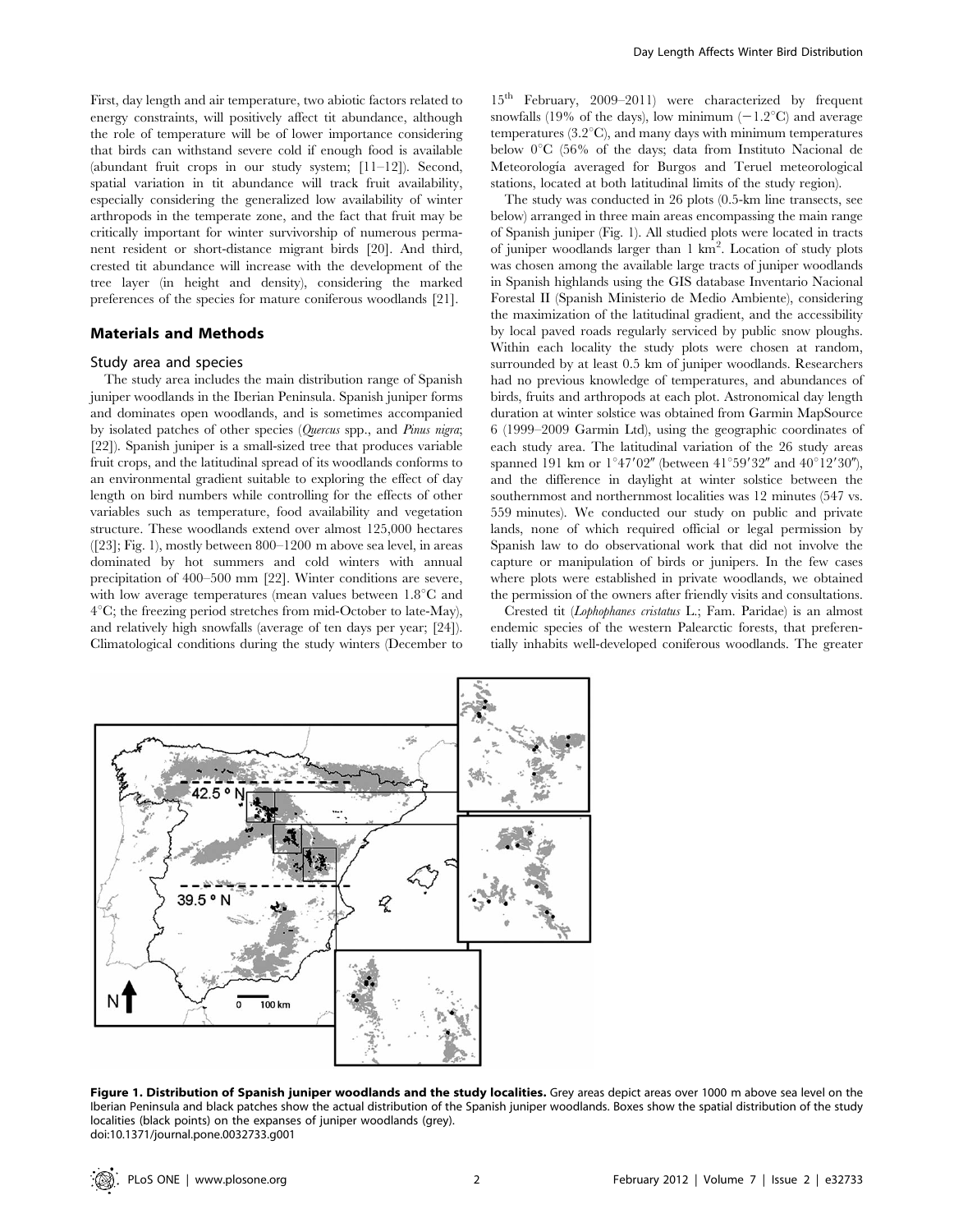abundances of wintering crested tits in the Iberian Peninsula are attained at mountain areas, where the species mainly finds the best habitats in terms of forest structure [25]. It is a small species (11.5– 13 g) that wanders in mixed flocks with other tit species throughout the juniper woodlands, where it forages on tree branches for insects and juniper fruits (pers. obs.). Its diet includes a wide variety of animal (mainly insects and spiders) and diverse plant materials, although winter diet is dominated by seeds and fruits from diverse tree and shrub species ([21]; see [26] for Spain). Crested tit is a regular breeder and sedentary species in these juniper forests [18].

Insect availability is very restricted in the Spanish juniper woodlands during winter, while diversity of plant resources is very low and practically reduced to juniper fruits [18]. Ripe fruits are available during the autumn-winter period both on trees and on the ground, since fruits naturally fall to the ground starting in early autumn [27]. Ripe juniper fruits supply a nutritive winter food as pulp includes some lipids (3.4%) and protein (3.7%), and a high percentage of soluble carbohydrates (42.3%; [28]). Furthermore, as tits search for larvae on fruits, juniper fruits may also supply animal matter since a high percentage of fruits are parasitized by insects [29–30].

## Bird counts

Tits were counted along 0.5-km line transects located at the 26 study areas in winters 2009–2010 and 2010–2011 (one line transect per study area). Line transects were always directed towards the centre of the juniper woodland tracts. Line transects were surveyed on windless and rainless days, walking cross-country or along narrow dirt tracks at a low speed (1–3 km/h approximately). Counts were conducted during the first four hours after dawn and the two and a half hours before dusk on different days. Transects were surveyed both at dawn and at dusk, randomizing at which times they were surveyed. These censuses were repeated two times each winter, in December and January. The location of the line transect centre was recorded using a portable GPS receiver. We recorded all contacts heard or seen, as well as the number of individuals per contact and the perpendicular distance from the transect line. Birds detected were assigned to two different census belts according to the perpendicular distance to line transect:  $\leq 25$  m and  $> 25$  m. An index of detectability was built as the ratio between the birds observed at  $\leq$ 25 m and total amount of birds observed [31]. There were no significant differences between observers in the proportion of birds observed at  $\leq$ 25 m of the line transect ( $\chi^2$  = 0.08, 2 d.f.,  $p$  = 0.961; i.e., lack of inter-observer variation in detection probabilities). From these four counts, we recorded the mean number of crested tits detected per transect, regardless of distance to the line transect, as an index of the relative abundance in each locality.

#### Habitat structure

Structure of arboreal layer was recorded in a  $500\times10$  m belt  $(5,000 \text{ m}^2)$  along each of the 26 line transects. Tree density was estimated by counting the number of Spanish junipers and other tree species  $\geq$  2.5 m height; Spanish juniper was the dominant tree  $(95\%$  of trees recorded), while pines (mainly P. nigra), holm oaks (Quercus ilex) and deciduous oaks (mainly Q. faginea) were also recorded (Table 1). Average tree height was estimated by eye, after training, for the 50 junipers nearest to each line transect. Previous training with a laser rangefinder helped to reduce inter-observer variability in distance and height estimates.

Several studies have shown the relative importance during winter of surrounding landscape-level variables for wildlife in relatively homogeneous habitats [32]. Thus, the landscape

Table 1. Mean, standard deviation (sd) and range (min/max) of study variables in 26 juniper woodlands in Spain in winters 2009–2010 and 2010–2011.

|                                            | mean    | sd             | min     | max     | $R^2$     |
|--------------------------------------------|---------|----------------|---------|---------|-----------|
| $#$ crested tits/500 m                     | 1.3     | 1.1            | 0.0     | 4.0     | $0.254**$ |
| tree height (m)                            | 5.1     | 0.7            | 3.9     | 6.4     | 0.003     |
| # juniper trees (in 5,000 m <sup>2</sup> ) | 93.1    | 47.3           | 22.5    | 219.0   | 0.067     |
| # oaks (in 5,000 m <sup>2</sup> )          | 1.5     | 4.3            | 0.0     | 17.0    | 0.070     |
| # holm oaks (in 5,000 m <sup>2</sup> )     | 1.8     | 4.2            | 0.0     | 17.0    | 0.011     |
| # pinus (in 5,000 m <sup>2</sup> )         | 1.9     | 6.6            | 0.0     | 29.0    | 0.002     |
| fruit abundance $(\#$ fruits per tree)     | 357     | 408            | 10      | 1578    | 0.034     |
| arthropod abundance $(\#$ per minute)      | 0.1     | 0.1            | 0.0     | 0.2     | 0.022     |
| altitude (m)                               | 1176    | 1016           | 9506    | 1314    | $0.236*$  |
| minimum night temperature (°C)             | $-1.4$  | 06             | $-3.2$  | $-0.4$  | 0.054     |
| minimum absolute temperature (°C)          | $-12.8$ | 1.8            | $-18.3$ | $-10.1$ | 0.044     |
| maximum diurnal temperature (°C)           | 7.6     | 1.2            | 5.3     | 10.1    | 0.003     |
| day length at winter solstice (min)        | 553     | $\overline{4}$ | 547     | 559     |           |

Relative abundance of tits refers to the mean number of birds counted in four censuses without detection distance limit (two censuses per winter). Values for temperatures are averages for 77 days (1 December to 15 February) in two consecutive winters. Tree height and abundances of fruits and arthropods are estimated in each juniper woodland as the average of several samples (see Methods for more details).  $R^2$ : square of the correlation between day length at winter solstice and each variable  $(**. p<0.01; *: p<0.05;$  no correlation was significant after applying Bonferroni correction). doi:10.1371/journal.pone.0032733.t001

structure around each juniper woodland was recorded within a 1 km radius buffer around the line transect centre using GIS databases (Inventario Nacional Forestal II, 1986–1996, Spanish Ministerio de Medio Ambiente) comprised of eleven habitat categories (holm oak, Portuguese oak, pine and mixed forests, galley woodlands along rivers, shrublands, pasturelands, rocky areas, irrigated lands, cereal crops, and urban areas). A principal component analysis was carried out with the data matrix of 26  $localities \times11$  habitat categories, extracting the first three landscape components (i.e., the 26 localities differed in one or more of these axes): PC1 – cover of agricultural landscape around each juniper woodland plot; PC2 – cover of coniferous and mixed forests dominated by Pinus nigra; PC3 – cover of holm oak forests).

#### Fruit and arthropod abundance

Abundance of ripe fruits was assessed by using the nearest 20 Spanish junipers distributed every 25 m alongside the line transects used to count birds. We used the same junipers in both winters. Ripe juniper fruits were distinguished considering colour and size (blue or blue-black, succulent and sweet to taste; see details in [33]). We counted all ripe fruits in each juniper tree. Fruits were uniformly distributed in the juniper crown, from the lower branches to the tree top. Fruit counts were made in both winters (last week of November). Mean fruit abundance was calculated for each winter and census plot averaging fruit counts in the 20 juniper trees. Finally, we obtained the mean fruit abundance across both winters.

Arthropod availability for a forager such as the crested tit was estimated by counting all arthropods longer than 1 mm found during visual searches of 1 min length in juniper foliage and twigs (see [34] and references therein). Counts were made in the second winter 2010–2011 (14–21 January) in rainless days from 10 a.m. to 5 p.m., when temperatures reached values high enough for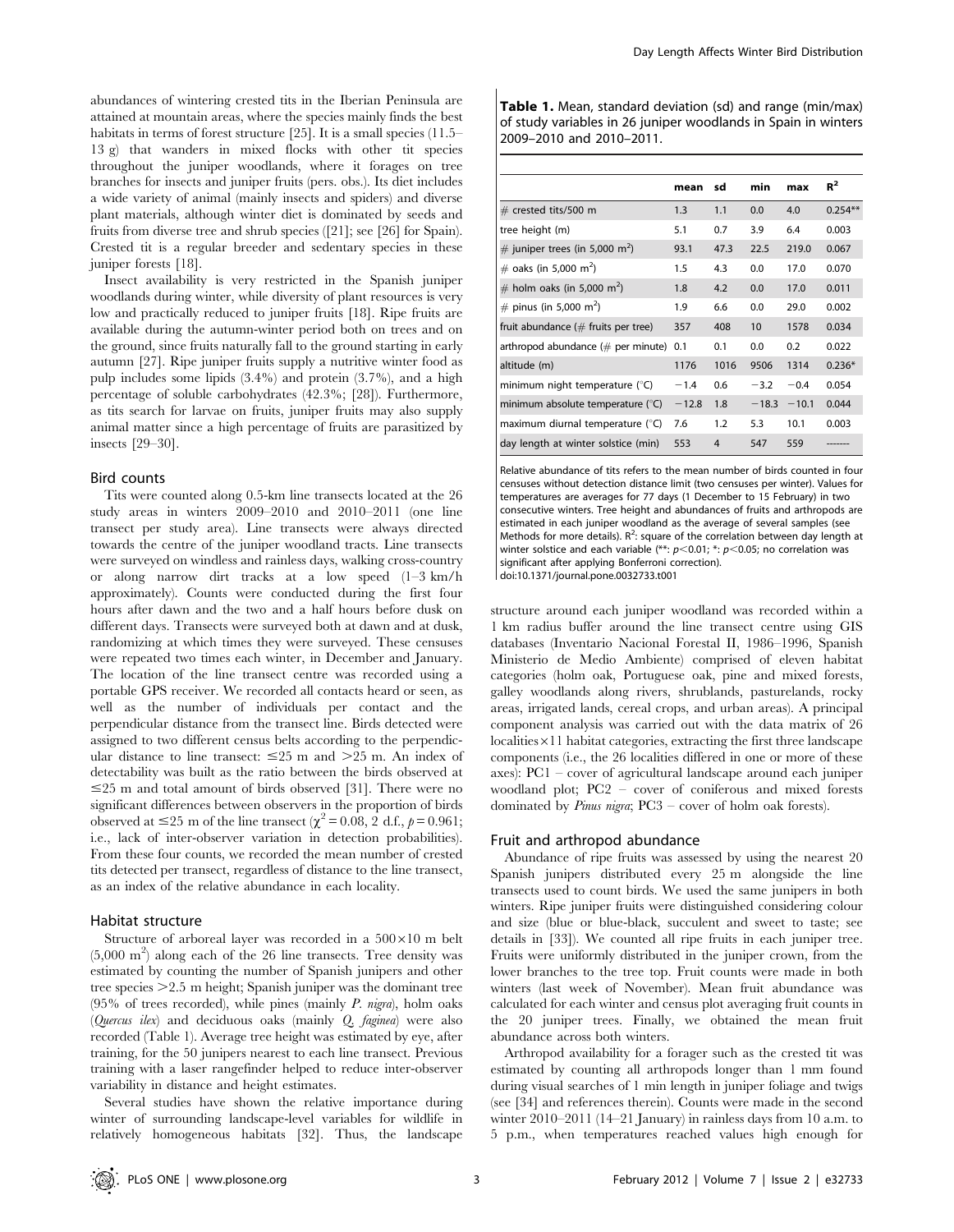arthropods to be active. Twenty samples were obtained in each juniper woodland on the same juniper trees used to measure fruit availability. All prey items were identified to order and the length was approximated to the nearest millimetre *in situ* without collecting them. No arthropods were found in 93.7% of the samples. Average encounter rate with arthropods was 0.13 arthropods/min  $(n = 520$  one-min samples). The average length of the encountered arthropods was  $3.25$  mm (n = 68 individuals). The main arthropod groups were Diptera which accounted for 32.4% of total individuals, larvae or pupae 25.0%, Arachnids 23.5%, Hymenoptera 7.4%, Coleoptera 7.4%, and Hemiptera 4.4%.

Because arthropod counts were not carried out exactly at the same time and under the same temperature in all localities, adjusted values were estimated considering air temperature (see below) and time of day during sampling to account for differences in these two variables among study sites. A generalized additive model was built using mean number of arthropods/minute/site as the response variable, and cubic splines of the predictor variables time of day and air temperature  $(n = 26)$ . This model explained 73.8% of differences in arthropod abundance in juniper foliage, showing that differences among localities were of low magnitude (i.e.,  $100-73.8 = 26.2\%$  of the observed variability).

Arthropod availability could not be estimated in all study localities in first winter 2009–2010, due to weather and logistic difficulties. Nevertheless several samples were obtained in the eight southernmost juniper woodlands (10 samples per locality in 15–17 January 2010). No arthropods were found in 97.5% of the samples, providing a similarly low arthropod abundance in juniper foliage as in the second winter (no arthropods found in 91.2% of the samples selecting the first 10 samples per locality in winter 2010–2011;  $p = 0.170$  in Yates corrected Chi-square test).

#### Air temperatures

Winter air temperature was assessed with one temperature logger (HOBO Pendant, Onset) placed at the centre of each line transect. Loggers were placed on thick juniper trunks covered by a dense layer of branches, oriented to the north, and at approximately 1.5 m above ground. Data loggers recorded air temperature every ten minutes from 1 December to 15 February of winters 2009–2010 and 2010–2011. For each recording day (144 measurements), average temperature, maximum daytime temperature, and minimum night temperature were obtained. Temperatures for the 77 days of the study period were averaged for each juniper woodland (see Table 1). These three temperature measurements were highly correlated across woodlands  $(r>0.8)$ . Thus, the average minimum night temperature was selected as a measurement of the thermal state of the environment more likely to constrain bird distribution and abundance, considering both its clear functional relationship with maximum thermoregulatory costs at night, and the long duration of winter nights. We also considered average daytime temperature to be less discerning because birds may compensate thermoregulatory costs associated with daytime temperature by means of heat production from locomotor muscles during foraging activity [35–36]. We obtained the average minimum night temperature across both winters.

Minimum absolute temperature was below  $-5^{\circ}\text{C}$  in 24.7% of the 77 days of the study period in winter 2009–2010 (range for the 26 localities: 17.1% to 30.3%) and 18.8% of days in winter 2010– 2011 (range: 11.8% to 36.8%). There were three very cold periods each winter, with average minimum temperatures below  $-7^{\circ}$ C for the 26 study localities; two lasted more than six consecutive days (see more details about variation among the study localities in Table 1).

#### Data analyses

Relationships between the average number of tits per 0.5-km transect in each juniper woodland and the predictor variables were explored by means of linear regressions, using the informationtheoretic model comparison approach. We compared alternative a priori models with Akaike's second-order AIC corrected for small sample sizes (AICc; [37–38]). Seven models were a priori defined: (1) landscape effects (the three landscape components plus altitude), (2) local habitat structure (juniper tree height and density), (3) landscape plus local habitat structure, and models testing for the effects of (4) temperature, (5) food availability and (6) day length, while controlling for habitat structure in each locality. Finally, a seventh model, considered more probable according to predictions presented in the introduction section, included day length, the most abundant food resource (fruits) and the local habitat structure variables (juniper tree height and density).

We also carried out AIC multimodel inference using all possible subsets of the predictor variables using generalized linear models (canonical distribution: gaussian; link function: identity). Only those more plausible models with  $\Delta AICc \leq 4$  were retained for model averaging using Akaike weights. The multimodel approach should be viewed as the way to obtain model weights, not just a way to select only one model. Rather than to base inferences on a single, selected best model from an a priori set of models, inference can be based on the entire set of models using weights derived from AIC values. Akaike weights are summed for all models containing predictor variable  $x_j$ , for  $j = 1, ..., R$  models (denoted by  $w_{+}(j)$ . The predictor variable with the largest predictor weight,  $w_{+}(j)$ , is estimated to be the most important, while the variable with the smallest sum is estimated to be the least important predictor. Then, by using the weighted average for that parameter across models (e.g., standardized regression coefficient,  $\beta_{\ell}$ , for p predictor variables), inference is based on the entire set of models; for some models,  $\beta_b = 0$ , if  $x_b$  is not in those models. This approach has both practical and philosophical advantages, as it is based on the Kullback-Leibler information theory. A model-averaged estimator has a more honest measure of precision and reduced bias compared to the estimator from just the selected best model [38]. Standardized regression coefficients  $(\beta)$  were obtained in regression analyses (i.e., analyses are carried out with standardized variables, so that their averages are zero and variances are 1).

The influence of spatial location and proximity of the 26 juniper woodlands on the observed patterns of variation in crested tit abundance was tested by means of a two-order polynomial of latitude and longitude, thus performing a trend surface analysis [39]. The residuals of the regression model including those predictor variables selected by the information–theoretic approach did not show a clear spatial autocorrelation pattern (18.1% of variation in the residuals was explained by a two-order polynomial of latitude and longitude,  $p = 0.873$ .

All statistical analyses were conducted in Statistica 9 (StatSoft Inc, Tulsa, Oklahoma).

## Results

Bird numbers, woodland structure, altitude, and climatic features showed much variation among localities (Table 1). Day length alone accounted for 25% of the observed spatial variation in crested tit abundance across study areas (see  $R^2$  in Table 1). Day length was positively correlated with altitude  $(r= 0.49)$ , both variables sharing approximately one-fourth of their variance. The remaining relationships between day length and the explanatory variables were all nonsignificant  $(p>0.15)$  and accounted for less than 10% of variance.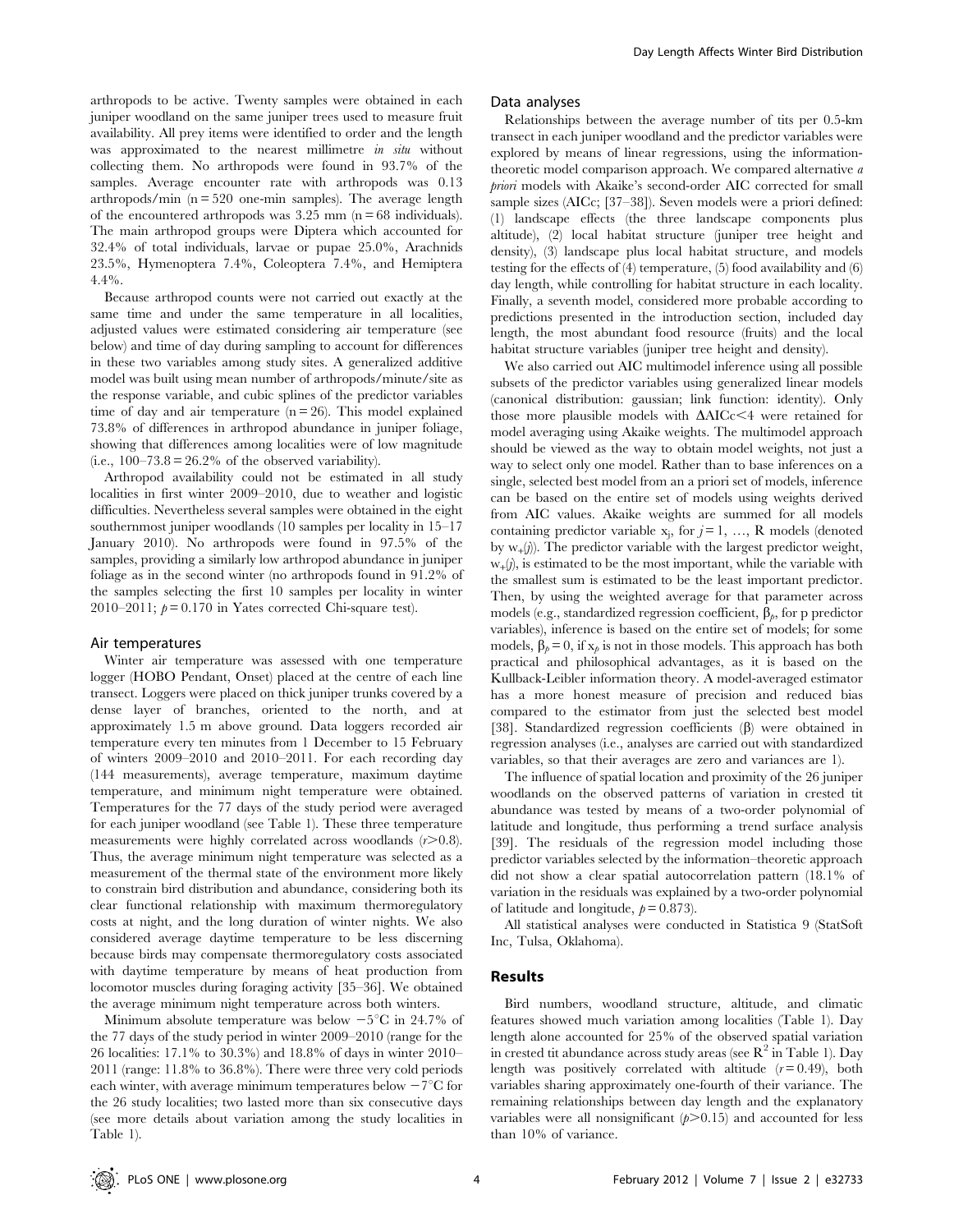From the seven *a priori* models considered, that including day length, fruit abundance and local habitat structure variables (juniper height and density) was the one with the highest strength of evidence (according to the lowest AICc value), and explained the largest amount of variance  $(R^2 = 57\%)$ . The four predictor variables had a positive influence on crested tit abundance. The magnitude effect, measured by the standardized regression coefficient ( $\beta$ ), was highest for day length ( $\beta$  = 0.55, se = 0.15), followed by juniper tree height  $(\beta = 0.42, \text{ se } = 0.16)$ , fruit abundance  $(\beta = 0.29, \text{ se } = 0.15)$  and juniper tree density  $(\beta = 0.28, \text{ se } = 0.16)$ . The model including landscape and habitat structure variables had the lowest strength of evidence.

The multimodel inference approach, considering different combinations of predictors (including habitat structure variables, minimum temperature, arthropod and fruit availability and day length) selected eight models with  $\Delta AICc \leq 4$  to explain the variation in mean number of tits per transect in the 26 studied juniper woodlands. The percentage of explained variance in bird numbers was 56% (weighted average of  $\mathbb{R}^2$  for the eight selected models using model weights Wi). The Akaike multimodel inference supported the prominent role of day length, habitat structure, and fruit availability on bird numbers (Table 2). All regression models with  $\Delta AICc \leq 4$  incorporated day length at winter solstice (sum of Akaike weights,  $\Sigma W_i = 1.00$ ), which was also the variable with the highest magnitude effect (weighted average of beta regression coefficient using Akaike weights = 0.55; see Fig. 2 for the partial residual plot of day length with the relative abundance of crested tits after controlling for all other variables). Average tree height also had maximum strength of evidence according to the sum of Akaike weights  $(\Sigma W_i = 1.00)$ , although its magnitude effect was lower than that observed for day length (weighted average of beta = 0.43; see partial residual plot in Fig. 2). Other important variables were density of juniper trees and fruit abundance  $(\Sigma W_i > 0.90)$ , although their magnitude effects, measured by  $\beta$ regression coefficients, were low (0.27; see partial residual plot in Fig. 2). The remaining predictor variables had very low strength of evidence and magnitude effects (sum of Akaike weights <0.26 and absolute values of weighted  $\beta$ <0.02; Table 2). The above mentioned effects of predictor variables on crested tit winter abundance in juniper woodlands did not change between the two study years  $(p>0.1$  in the parallelism tests carried out with repeated measures ANCOVA using those predictor variables with  $\Sigma W_i > 0.90$  –day length, fruit abundance, tree height and tree density–).

In summary, the winter relative abundance of crested tits in juniper woodlands increased with day length, density and development of juniper tree woodlands, and availability of ripe juniper fruits; this pattern of covariation between bird numbers and environmental factors remained stable across the two study years.

## **Discussion**

Day length may act as a critical factor in winter bird biology by introducing time constraints in energy acquisition during winter. Thus, differences in day length might operate as a main determinant of bird abundance along latitudinal gradients. Day length was the main explanatory variable on the abundance of crested tits occurring in Spanish juniper woodlands of the Iberian highlands, in spite of its narrow variation across localities compared to vegetation structure variables, temperature or food availability (Table 1). Moreover, daytime duration alone accounted for 25.4% of the total explained variance in tit abundance (model average of  $R^2 = 56.3\%$  using Akaike weights). The importance of day length is more striking as this variable is weakly related to vegetation structure and temperature in the sample of 26 study areas (see Table 1). Therefore, even within a relatively small geographical range spanning  $1°47'$  of latitude, the subtle latitudinal variation in day length was of paramount importance, and was of a higher magnitude than other variables, in determining winter bird abundance.

Table 2. Alternative models for the relative abundance of crested tits in juniper woodlands of Spain during winter, and results of multimodel inference using all predictor variables.

|                                              | <b>AICc</b> | <b>AAICc</b> | к | Wi    | DL   | FR           | AR   | Tm   | hJ   | #J                        | L1      | L <sub>2</sub> | L3   | <b>ALT</b> |
|----------------------------------------------|-------------|--------------|---|-------|------|--------------|------|------|------|---------------------------|---------|----------------|------|------------|
| A priori models                              |             |              |   |       |      |              |      |      |      |                           |         |                |      |            |
| HB+Fruits+DL                                 | 67.8        | 0.0          | 5 | 0.615 | X    | X            |      |      | X    | X                         |         |                |      |            |
| HB+Day length (DL)                           | 68.8        | 1.0          | 4 | 0.379 | X    |              |      |      | X    | $\boldsymbol{\mathsf{X}}$ |         |                |      |            |
| Habitat (HB)                                 | 78.8        | 10.9         | 3 | 0.003 |      |              |      |      | X    | X                         |         |                |      |            |
| HB+Food                                      | 80.1        | 12.3         | 5 | 0.001 |      | $\mathsf{X}$ | X    |      | X    | X                         |         |                |      |            |
| Landscape                                    | 80.4        | 12.6         | 5 | 0.001 |      |              |      |      |      |                           | X       | X              | X    | X          |
| HB+Temperature                               | 81.9        | 14.1         | 4 | 0.001 |      |              |      | X    | X    | $\boldsymbol{X}$          |         |                |      |            |
| HB+Landscape                                 | 85.9        | 18.1         | 7 | 0.000 |      |              |      |      | X    | X                         | X       | X              | X    | X          |
| Multimodel inference (8 models with AAICc<4) |             |              |   |       |      |              |      |      |      |                           |         |                |      |            |
| $\Sigma W_i$                                 |             |              |   |       | 1.00 | 0.92         | 0.24 | 0.10 | 1.00 | 0.94                      | 0.26    | 0.09           | 0.00 | 0.00       |
| weighted average                             |             |              |   |       | 0.55 | 0.27         | 0.00 | 0.01 | 0.43 | 0.27                      | $-0.02$ | 0.01           | 0.00 | 0.00       |

Sample size is 26 juniper woodlands. X: variables included in the a priori models. Multimodel inference averages the first eight models with  $\Delta$ AICc<4 using model weights (W<sub>i</sub>). Values presented for variables in multimodel inference are weighted averages of standardized beta regression coefficients obtained in generalized linear models considering model weights W<sub>i</sub> (beta values inform about the magnitude and sign of the partial relationships of the predictor variables with the relative abundance of crested tits). AICc: AIC corrected for small sample sizes.  $\Sigma \mathsf{W}_{\mathsf{i}}$ : sum of Akaike weights for each variable considering those models where they were selected in AIC multimodel inference. K: number of predictor variables+intercept. Habitat variables (HB): hJ - average height of juniper trees; #J - number of juniper trees per 5,000 m<sup>2</sup>. Tm: minimum night temperature. Food variables: AR - arthropod abundance; FR - fruit abundance index. DL: day length at winter solstice; Landscape variables: ALT - altitude; L1 - multivariate gradient of increasing cover of agricultural landscape around each juniper woodland plot; L2 - multivariate gradient of increasing cover of coniferous and mixed forests dominated by Pinus nigra; L3 - multivariate gradient of increasing cover of holm oak, Quercus ilex, forests. doi:10.1371/journal.pone.0032733.t002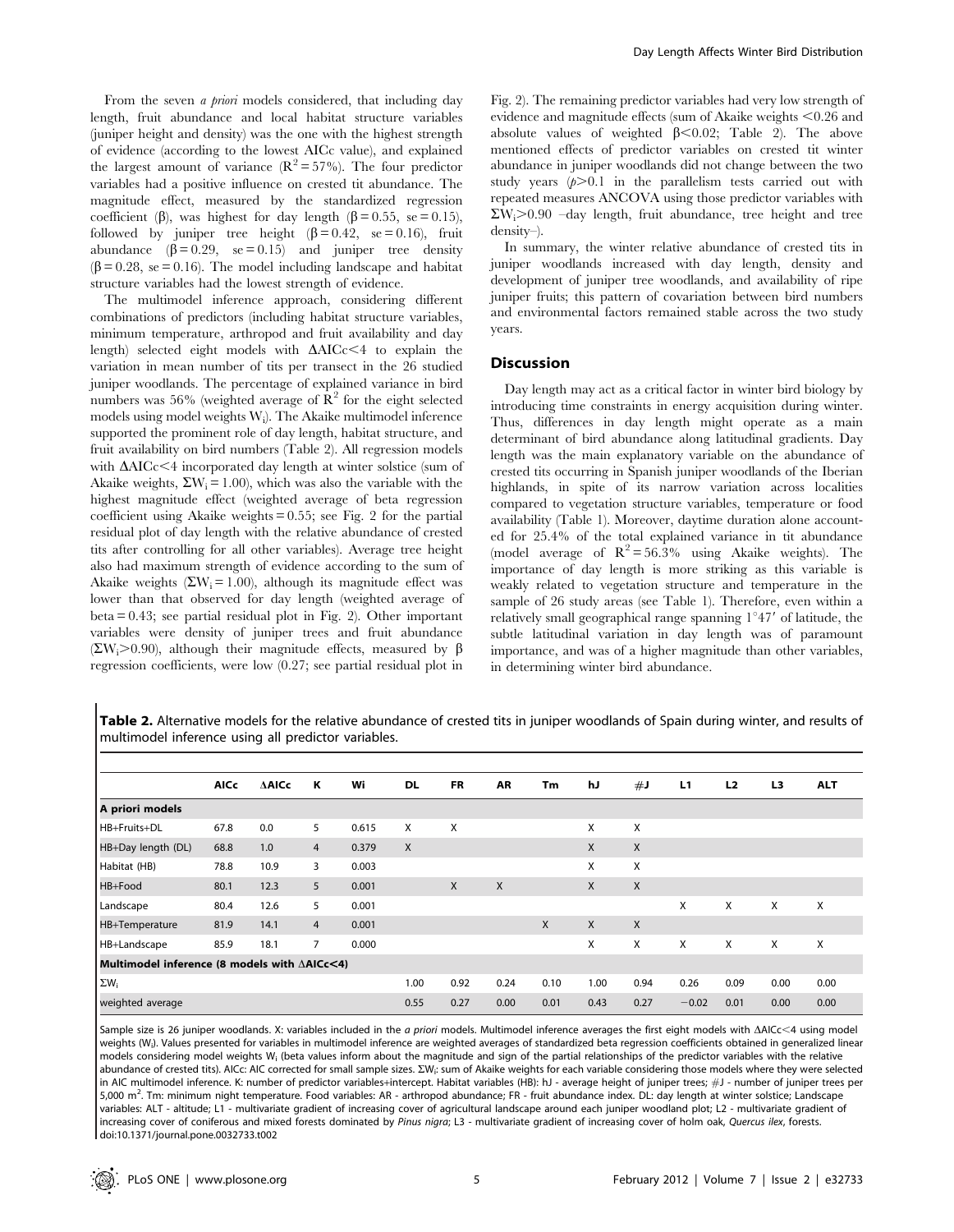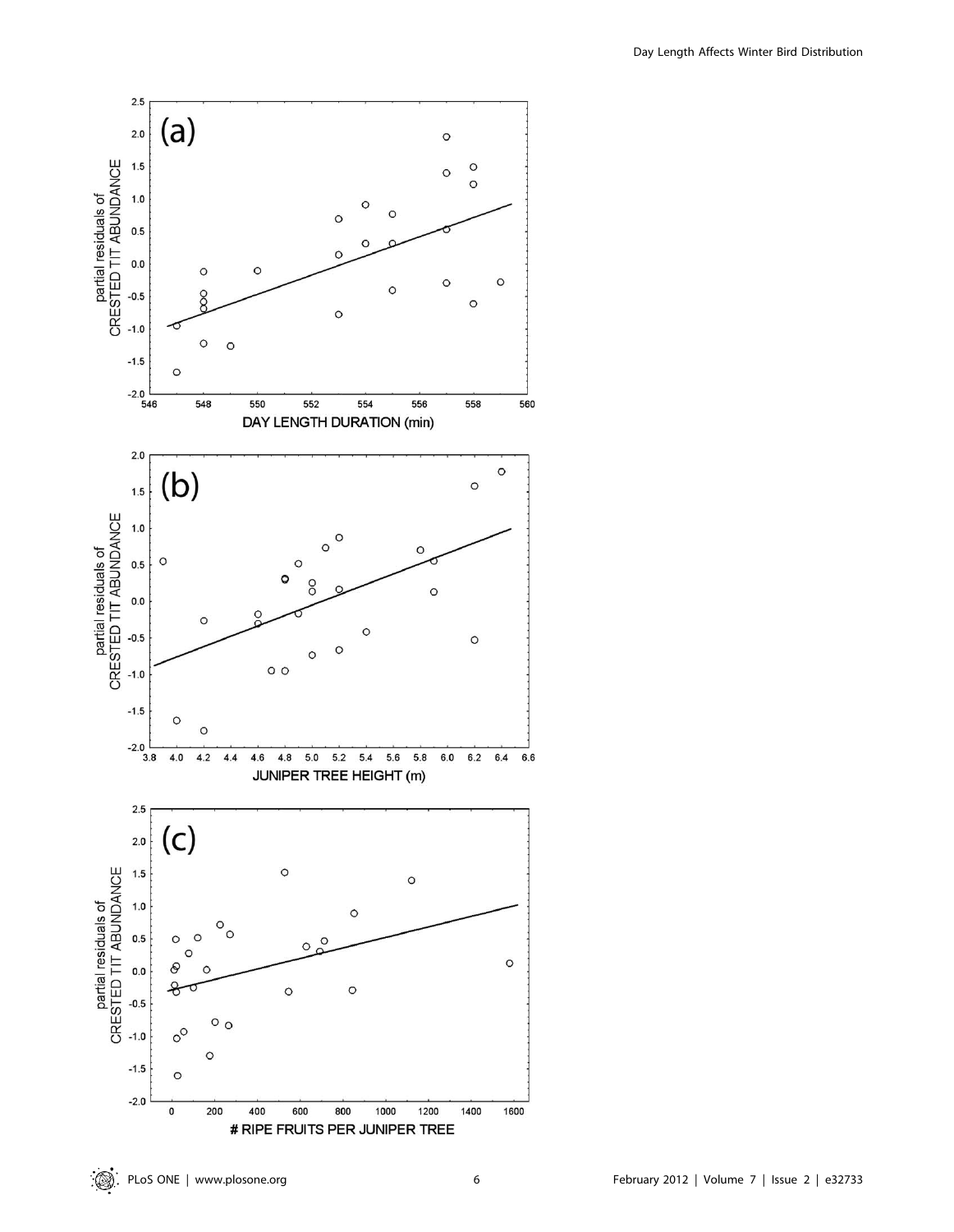Figure 2. Partial residual plots illustrating the influence of day length at winter solstice (a), average height of juniper trees (b) and availability of ripe juniper fruits (c) on the relative abundance of crested tits in Spanish juniper woodlands during winter.  $N = 26$  woodlands. doi:10.1371/journal.pone.0032733.g002

The maximum day length difference between the two extreme localities in the latitudinal gradient was as low as 12 minutes in winter solstice. It would seem that such a difference is not great enough to influence bird physiology, and thus translate into population implications. Nevertheless, this small difference becomes energetically relevant when considered throughout the winter. Considering our study time span  $(1<sup>th</sup>$  December to  $15<sup>th</sup>$ February), the average difference in day length between the northern- and southern-most localities is 10.5 minutes per day. This average difference accumulated over 77 winter days amounts to 13.5 h of daytime that is not available for foraging and is added to the time spent resting at night time. The strong evidence of our results suggests that the accumulated difference in daytime length is enough to have population implications on large spatial scales over the long-term energy budget of this small passerine [14,40].

Our results also support the predictable influence of vegetation structure, with juniper tree height and density positively affecting crested tit numbers. Several studies have supported the importance of habitat structure in winter bird abundance (e.g., [41] for the Mediterranean region), although others have shown that vegetation structure played only a minor role in predicting bird distribution and density [42]. Variations in tree height and density are expected to play an important role in these dwarf woodlands, as crested tit inhabits well-developed coniferous forests in the south western Palearctic [21] (see [26] for the Iberian peninsula), and feed preferentially in the highest tree layers of coniferous trees even in winter ([43,44] for Spain).

The important role of food abundance on the large-scale pattern of crested tit abundance is consistent with the fact that winter survival depends primarily on obtaining enough food for self-maintenance in resident populations of small passerines in cold areas [14,45]. The importance of fruit availability in determining abundance of consumers is also reinforced by the high removal rate of fruits by birds under cold winter conditions [20], which are characteristic of the continental climate where Spanish junipers grow. Experimentally-manipulated food availability by large-scale diffuse feeding of populations has demonstrated the importance of food resources on winter population abundance of small birds or increased reproductive success in the subsequent breeding season [46–47]. Greater abundance of food resources will increase habitat suitability by reducing the amount of time required for foraging during the few light hours of winter days. Nevertheless, of the two food resources considered in this study, only availability of ripe juniper fruits exerted an important influence on bird abundance

#### References

- 1. Blem CR (1990) Avian energy storage. In: Power DM, ed. Current Ornithology, Volume 7. New York: Plenum Press. pp 59–113.
- 2. Broggi J, Orell M, Hohtola E, Nilsson JA (2004) Metabolic response to temperature variation in the great tit: an interpopulation comparison. Journal of Animal Ecology 73: 967–972.
- 3. Cope DR (2003) Variation in daily and seasonal foraging routines of nonbreeding barnacle geese (Branta leucopsis): working harder does not overcome environmental constraints. Journal Zoology, London 260: 65–71.
- 4. Cresswell W (1998) Diurnal and seasonal mass variation in blackbirds Turdus merula: consequences for massdependent predation risk. Journal of Animal Ecology 67: 78–90.
- 5. Gosler AG (1996) Environmental and social determinants of winter fat storage in the great tit Parus major. Journal of Animal Ecology 65: 1–17.
- 6. Grubb TC, Waite TA, Wiseman AJ (1991) Ptilochronology: Induced feather growth in Northern Cardinals varies with age, sex, ambient temperature, and day length. Wilson Bulletin 103: 435–445.

(compare Akaike weights and  $\beta$  coefficients of fruit and arthropod availability in Table 2). The striking contrast between the influence of these two food resources can be parsimoniously explained by considering the overwhelming abundance of fruits compared to arthropods (several orders of magnitude according to biomass). Arthropod abundance is likely limited by very low diurnal temperatures in the highlands occupied by juniper woodlands that constrain the activity of poikilotherm insects and arachnids. This result agrees with previous studies demonstrating the primacy of food abundance in determining occupancy and density of fruit consumers inhabiting woodlands during the non-breeding season [42,48–49].

Higher temperatures may reduce energy demands [50] and are likely to improve the quality of the winter foraging environment [51]. Low temperatures and long winter nights are associated with an increased risk of starvation through body reserves regulation [4,52,53]. Temperatures in our study area were considerably lower than the lower critical temperature (usually below  $20^{\circ}$ C for many winter acclimated species in temperate areas; [50]), ranging from 5.3 to  $10.1^{\circ}$ C for average maximum diurnal temperature, and  $-3.2$  to  $-0.4$ °C for average minimum nocturnal temperature. Therefore, local distribution of resident birds in winter should match the spatial variation of temperature. Nevertheless, there was no correlation between temperature and crested tit abundance. Our results suggest that birds can probably withstand severe cold if enough food is available (abundant fruit crops in our study system) and there is enough day light to forage in.

In conclusion, this paper demonstrates for the first time that daytime length has great importance in determining winter bird distribution, regardless of the effects of well-known biotic factors such as food availability and vegetation structure. It highlights the importance of more time available to foraging during the short cold winter days, even in large-scale distribution patterns.

## Acknowledgments

We are grateful to Claire Jasinski for improving the English of the manuscript and Lisa Crampton and one anonymous referee for very valuable comments on an early version of this manuscript.

#### Author Contributions

Conceived and designed the experiments: JLT TS LMC. Performed the experiments: LMC TS JLT. Analyzed the data: LMC. Contributed reagents/materials/analysis tools: LMC. Wrote the paper: LMC TS JLT.

- 7. Macleod R, Gosler AG, Cresswell W (2005a) Diurnal mass gain strategies and perceived predation risk in the great tit Parus major. Journal of Animal Ecology 74: 956–964.
- 8. Macleod R, Barnett P, Clark JA, Cresswell W (2005b) Body mass change strategies in blackbirds Turdus merula: the starvation-predation risk trade-off. Journal of Animal Ecology 74: 292–302.
- 9. Polo V, Carrascal LM, Metcalfe NB (2007) The effects of latitude and day length on fattening strategies of wintering coal tits (Periparus ater L): a field study and aviary experiment. Journal of Animal Ecology 76: 866–872.
- 10. Pravosudov VV, Grubb TC (1997) Management of fat reserves and food caches in tufted titmice (Parus bicolor) in relation to unpredictable food supply. Behavioral Ecology 8: 332–339.
- 11. Fretwell SD (1972) Populations in a Seasonal Environment. Princeton, NJ: Princeton University Press. 217 p.
- 12. Newton I (1980) The role of food in limiting bid numbers. Ardea 68: 11– 30.